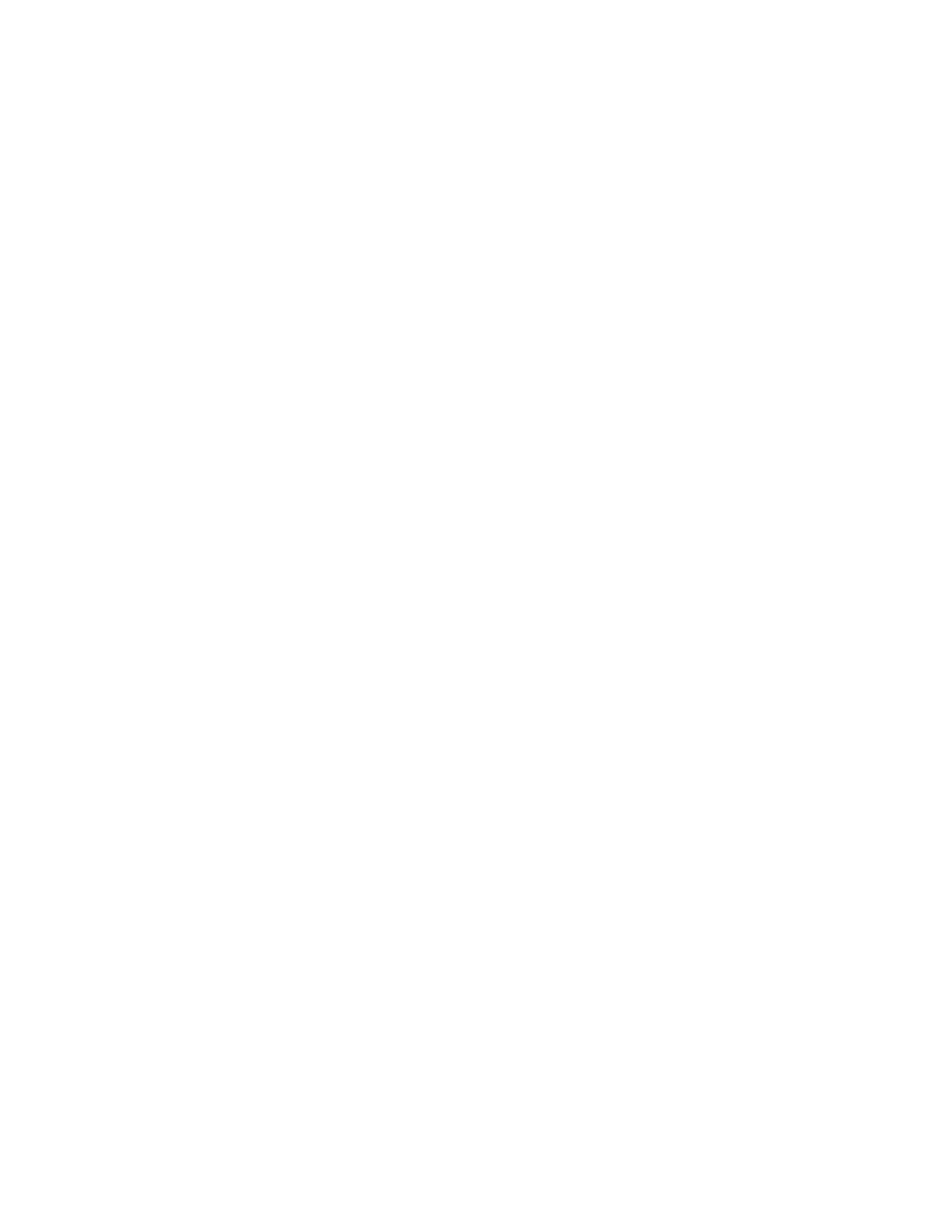| <u>TIME</u>                                                                                                        | <b>LOCATION</b>                                                                                                                                                               | <u>CALL SOURCE</u>      | <u>ORIGINAL CALL REASON</u>               | <b>ACTION</b>            |  |  |  |
|--------------------------------------------------------------------------------------------------------------------|-------------------------------------------------------------------------------------------------------------------------------------------------------------------------------|-------------------------|-------------------------------------------|--------------------------|--|--|--|
| 14:11                                                                                                              | <b>WEST ST</b>                                                                                                                                                                | <b>AGENCY INITIATED</b> | <b>TRAFFIC OFFENSES</b>                   | <b>WARNING ISSUED</b>    |  |  |  |
| 14:36                                                                                                              | HUBERT ST + HILL ST                                                                                                                                                           | <b>AGENCY INITIATED</b> | <b>TRAFFIC OFFENSES</b>                   | <b>WARNING ISSUED</b>    |  |  |  |
|                                                                                                                    | 14:37 RAYMOND ST                                                                                                                                                              | <b>AGENCY INITIATED</b> | ANIMAL COMPLAINT                          | <b>WARNING ISSUED</b>    |  |  |  |
|                                                                                                                    | 14:47 MEDICAL CENTER DR                                                                                                                                                       | NON-EMERGENCY CALL      | ANIMAL COMPLAINT                          | SERVICES RENDERED        |  |  |  |
|                                                                                                                    | 14:48 WEST ST                                                                                                                                                                 | <b>AGENCY INITIATED</b> | <b>TRAFFIC OFFENSES</b>                   | WARNING ISSUED           |  |  |  |
|                                                                                                                    | 14:49 POOL ST + COLUMBUS WAY                                                                                                                                                  | <b>AGENCY INITIATED</b> | ANIMAL COMPLAINT                          | SERVICES RENDERED        |  |  |  |
|                                                                                                                    | 14:58 WILLETT ST                                                                                                                                                              | NON-EMERGENCY CALL      | SUSPICION                                 | <b>REPORT TAKEN</b>      |  |  |  |
| 15:05                                                                                                              | HILL ST + PARKER RIDGE RD                                                                                                                                                     | <b>AGENCY INITIATED</b> | <b>TRAFFIC OFFENSES</b>                   | WARNING ISSUED           |  |  |  |
|                                                                                                                    | 15:17 POOL ST + PARKSIDE DR                                                                                                                                                   | <b>AGENCY INITIATED</b> | <b>TRAFFIC OFFENSES</b>                   | <b>WARNING ISSUED</b>    |  |  |  |
|                                                                                                                    | 15:18 ALFRED ST                                                                                                                                                               | <b>AGENCY INITIATED</b> | PAPERWORK                                 | PAPERWORK NOT SERVED     |  |  |  |
| 15:44                                                                                                              | WENTWORTH ST                                                                                                                                                                  | <b>AGENCY INITIATED</b> | SEX OFFENDER COMPLIANCE CHK               | SERVICES RENDERED        |  |  |  |
| 15:50                                                                                                              | <b>MAIN ST</b>                                                                                                                                                                | NON-EMERGENCY CALL      | SEX OFFENDER COMPLIANCE CHK               | <b>SERVICES RENDERED</b> |  |  |  |
| 16:01                                                                                                              | <b>MAIN ST</b>                                                                                                                                                                | <b>AGENCY INITIATED</b> | SEX OFFENDER COMPLIANCE CHK               | SERVICES RENDERED        |  |  |  |
|                                                                                                                    | 16:17 ALFRED ST + ANDREWS RD                                                                                                                                                  | AGENCY INITIATED        | <b>TRAFFIC OFFENSES</b>                   | WARNING ISSUED           |  |  |  |
| 16:31                                                                                                              | ALFRED ST                                                                                                                                                                     | <b>AGENCY INITIATED</b> | <b>TRAFFIC OFFENSES</b>                   | <b>SUMMONS ISSUED</b>    |  |  |  |
| OFFENDER: MICHAEL SWHITMORE  AGE: 36  RESIDENT OF: HOLLIS CENTER, ME<br><b>CHARGE: FAILURE TO REGISTER VEHICLE</b> |                                                                                                                                                                               |                         |                                           |                          |  |  |  |
| 16:51                                                                                                              | WEST ST + MARION AVE                                                                                                                                                          | <b>AGENCY INITIATED</b> | <b>TRAFFIC OFFENSES</b>                   | WARNING ISSUED           |  |  |  |
|                                                                                                                    | 17:29 WEST ST                                                                                                                                                                 | <b>AGENCY INITIATED</b> | <b>TRAFFIC OFFENSES</b>                   | WARNING ISSUED           |  |  |  |
| 17:31                                                                                                              | POOL ST                                                                                                                                                                       | <b>OTHER</b>            | <b>PAPERWORK</b>                          | SERVICES RENDERED        |  |  |  |
|                                                                                                                    | 17:57 HILL ST + WEST ST                                                                                                                                                       | <b>AGENCY INITIATED</b> | <b>TRAFFIC DETAIL</b>                     | NO ACTION REQUIRED       |  |  |  |
|                                                                                                                    | 18:02 MARINER WAY                                                                                                                                                             | NON-EMERGENCY CALL      | VIOL PROTECTION FROM HARASSM REPORT TAKEN |                          |  |  |  |
|                                                                                                                    | 18:10 WENTWORTH ST                                                                                                                                                            | <b>AGENCY INITIATED</b> | PARKING COMPLAINT                         | <b>VEHICLE TOWED</b>     |  |  |  |
| 18:11                                                                                                              | <b>HARDING ST</b>                                                                                                                                                             | NON-EMERGENCY CALL      | TRESPASSING                               | SERVICES RENDERED        |  |  |  |
|                                                                                                                    | 18:14 ALFRED ST                                                                                                                                                               | NON-EMERGENCY CALL      | MOTOR VEHICLE THEFT                       |                          |  |  |  |
|                                                                                                                    | OFFENDER: ARTURO SERRATO RODRIGUEZ  AGE: 35  RESIDENT OF: BIDDEFORD, ME<br><b>CHARGE: THEFT BY UNAUTHORIZED USE OF PROPERTY</b><br><b>CHARGE: BURGLARY OF A MOTOR VEHICLE</b> |                         |                                           |                          |  |  |  |